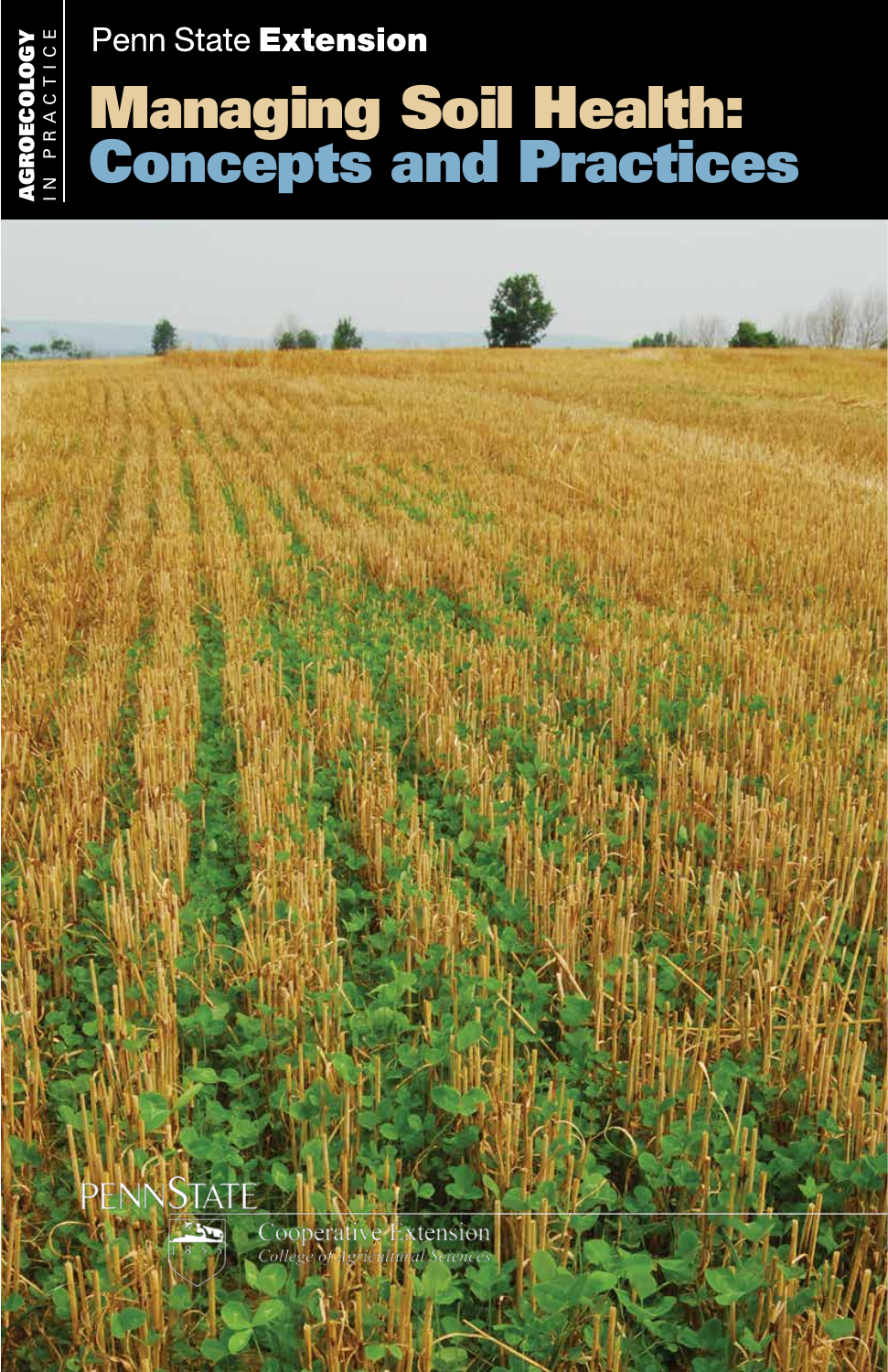## Introduction

Healthy soil is the foundation for profitable, productive, and environmentally sound agricultural systems. By understanding how the soil processes that support plant growth and regulate environmental quality are affected by management practices, it is possible to design a crop and soil management system that improves and maintains soil health over time. This brochure is for farmers and gardeners who want to understand the physical, chemical, and biological components of healthy soil and how to manage them.

Soil is a critical resource—the way in which it is managed can improve or degrade the quality of that resource. Soil is a complex ecosystem where living microorganisms and plant roots bind mineral particles and organic matter together into a dynamic structure that regulates water, air, and nutrients. In an agricultural context, soil health most often refers to the ability of the soil to sustain agricultural productivity and protect environmental resources. A healthy soil provides many functions that support plant growth, including nutrient cycling, biological control of plant pests, and regulation of water and air supply. These functions are influenced by the interrelated physical, chemical, and biological properties of soil, many of which are sensitive to soil management practices.

# Nutrient Cycling

Nutrient cycling refers to the many pathways through which nutrients are added to, removed from, and changed within the soil. Nutrients are found in two basic forms in the soil: organic and inorganic (sometimes called "mineral"). Organic forms of nutrients contain carbon in the structure of the molecule, while inorganic forms do not. Nutrients are stored in several pools within the soil: as inorganic forms in soil particles, as organic forms in soil organic matter, as inorganic forms on cation exchange sites, and as organic and inorganic forms dissolved in the water surrounding soil particles, known as the soil solution (*see sidebar*). The management goal for a healthy agricultural soil is to supply the nutrients needed for optimal plant growth in the right quantity and at the right time while minimizing nutrient losses to the surrounding environment.



**Nutrients in the soil can change forms through many different nutrient cycling processes. A low spot in this field collected standing water during several weeks of rainy weather in early summer. While the soil was saturated, nitrogen was lost to the atmosphere through a process called denitrification, resulting in a patch of nitrogen-deficient, yellowish corn.**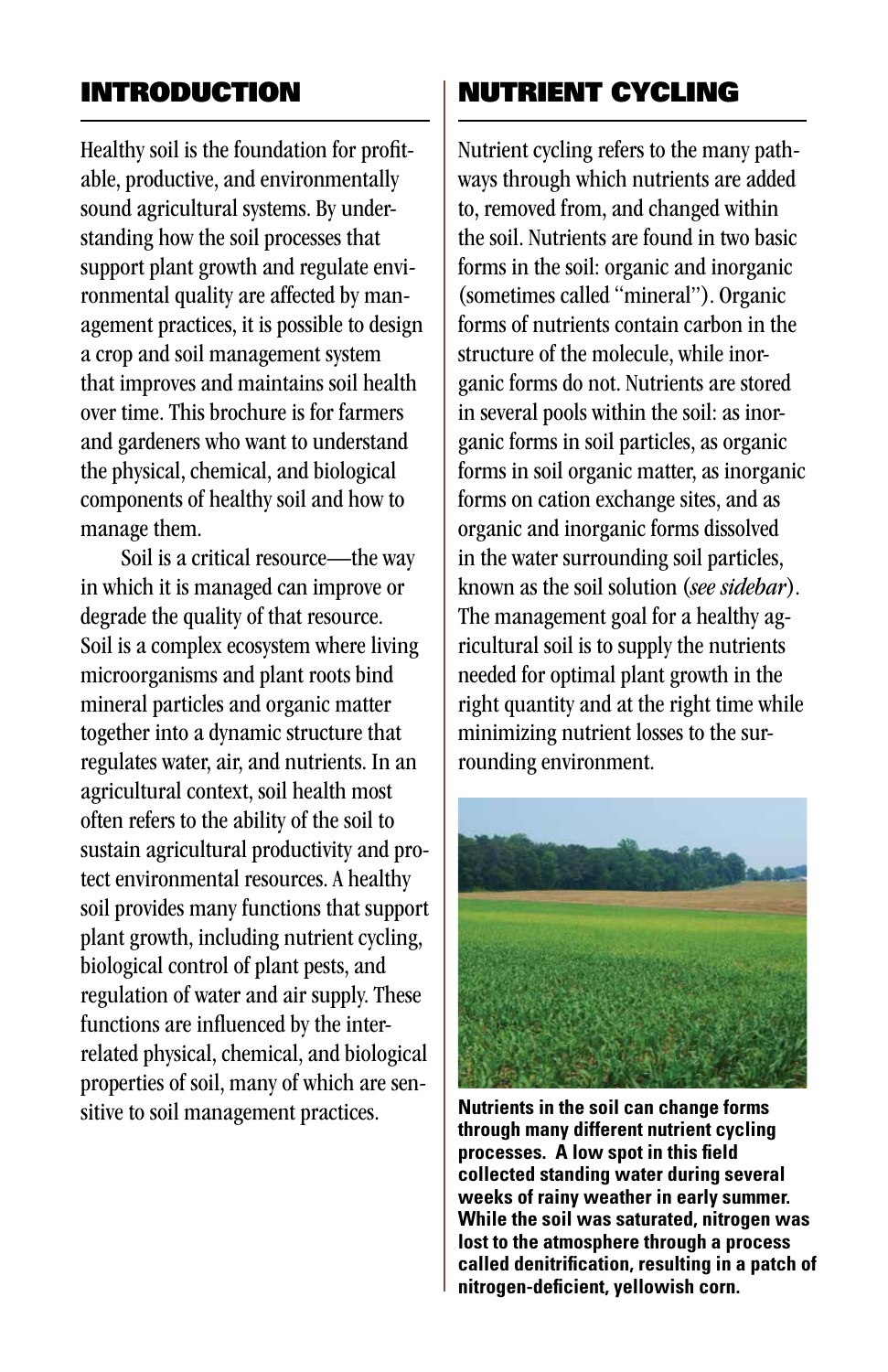**Where Are Nutrients Stored in the Soil? Soil solution:** Inorganic and a few types of organic nutrients dissolved in the soil pore water are immediately available to plants.

**Cation exchange sites:** Nutrients with a positive charge are known as cations. Macronutrient cations are needed by plants in large quantities and include calcium, magnesium, and potassium. Negatively charged sites on clay and organic matter retain these positively charged plant nutrients. Nutrients on cation exchange sites are available to plants in the near term. The quantity of cation exchange sites in a given soil is termed cation exchange capacity (CEC).

**Organic matter:** Organic matter is composed of living and once-living material (e.g., plant residues, manure) in various stages of decomposition. The availability of nutrients to plants in the near to long term depends on the type of organic matter and the activity of soil organisms.

*Decomposition* is the breakdown of organic matter into simpler organic and inorganic compounds through processes carried out by soil organisms.

*Mineralization* is the release of plantavailable forms of nutrients that occurs when soil organisms decompose organic matter.

**Soil minerals:** Nutrients in the mineral component of soils become available to plants in the very long term.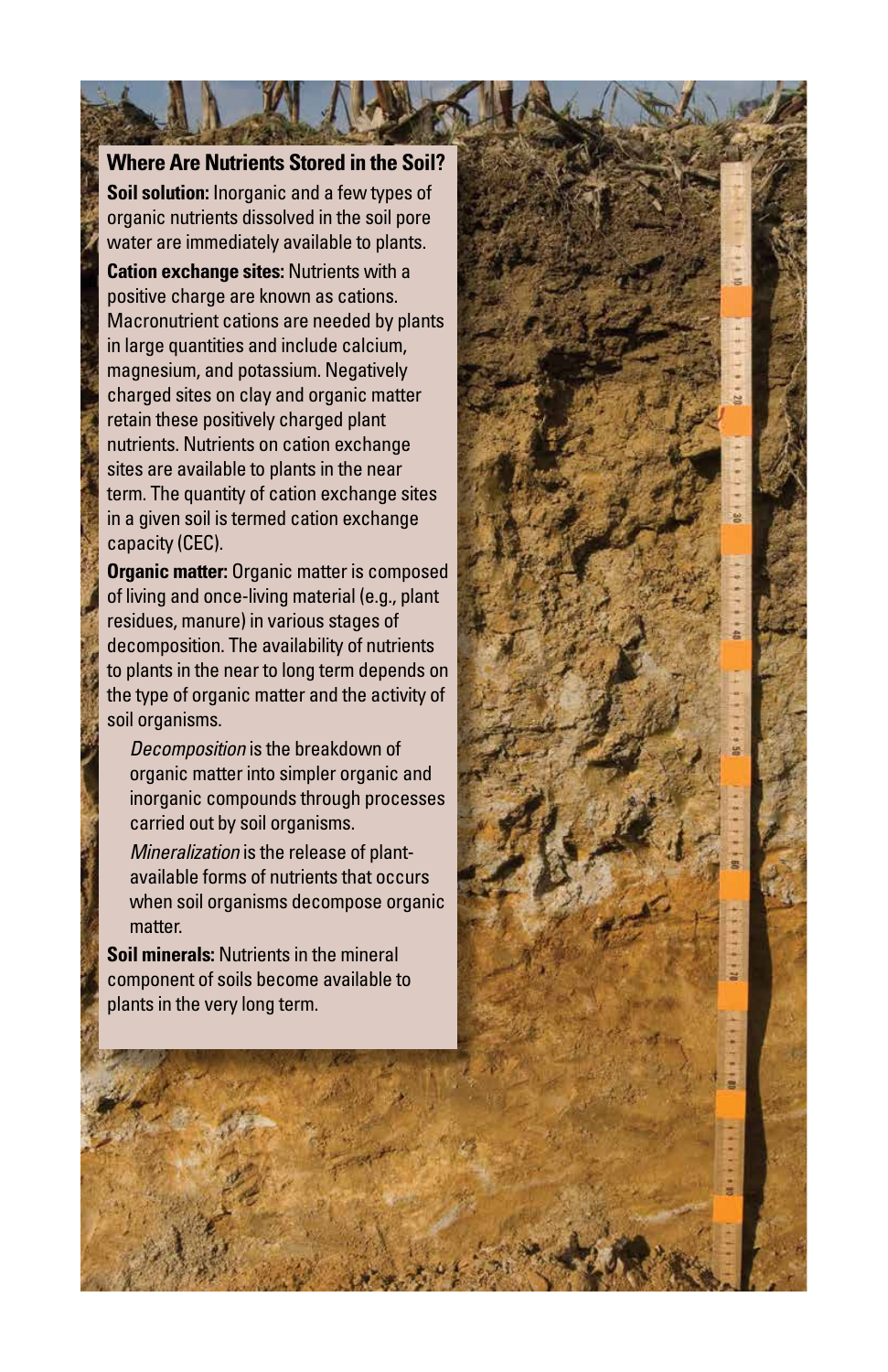Soil organic matter is a storehouse of several plant nutrients, including nitrogen, phosphorus, and sulfur. Every 1 percentage point of organic matter in the top 6 inches of soil contains about 1,000 pounds of nitrogen, 230 pounds of phosphorus, and 165 pounds of sulfur

per acre. However, most nutrients in organic matter are not directly available to plants. To be used by plants, nutrients in organic matter must be converted to inorganic forms through decomposition and mineralization by soil organisms.



**Particulate soil organic matter was extracted from five different soils with varying degrees of tillage history. Particulate organic matter such as this contains organic forms of nutrients that can be made available to plants through microbial decomposition processes. Vials to the left of center had increasing levels of tillage in the crop rotation, while vials to the right of center were from untilled soils under permanent grass sod and forest. The vial in the center is from a continuous no-till field with annual crop rotation.**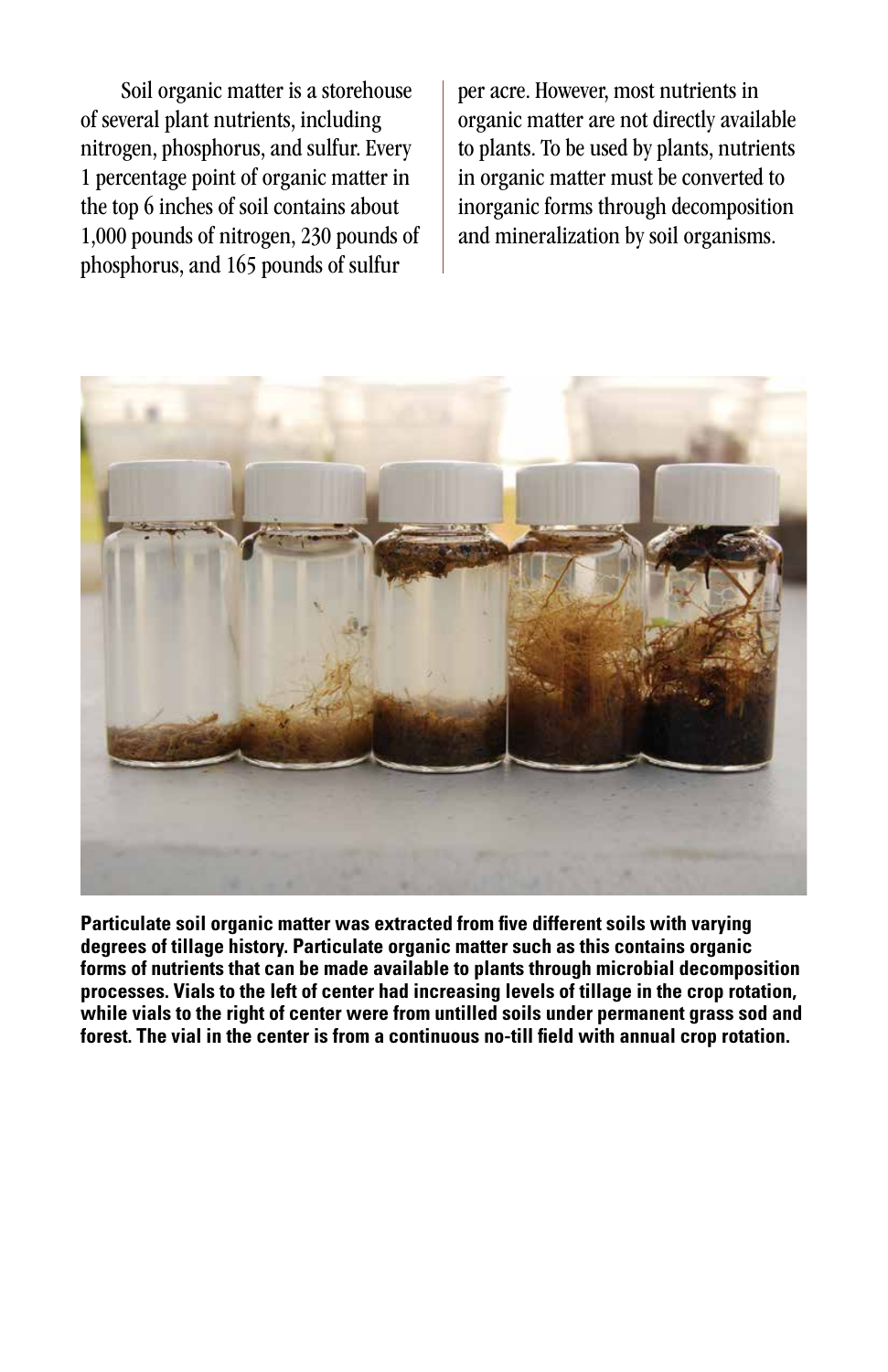Soil organisms form a food web (*see sidebar*) that decomposes organic matter and releases nutrients in the process. At the base of the food web are bacteria and fungi, which obtain energy by decomposing soil organic matter directly. Protozoa and some nematodes are organisms that graze on bacteria and fungi, releasing nitrogen that can then be utilized by plants.

Larger organisms—for example, small arthropods—some barely visible to the unaided eye, help mediate the decomposition of plant and other organic residues. Some common insects and related organisms that play an active role in decomposition in agricultural systems are millipedes, springtails, mites, fly larvae, and burying beetles. In addition to helping break down organic matter, decomposers are often eaten by other arthropods (e.g., spiders) and can contribute to supporting populations of beneficial predatory arthropods.

Nitrogen (N) is a nutrient that can undergo many transformations in the soil through microbial processes. The process of converting organic nitrogen to plant-available ammonium (NH $_4^{\text{+}}$ ) is called mineralization. A specific group of bacteria convert ammonium to nitrate (NO<sub>3</sub><sup>-</sup>) in a process called nitrification. Nitrogen fixation is carried out by both free-living and root-symbiotic organisms. Nitrogen fixation is the conversion of atmospheric  $N_2$  to ammonia (NH<sub>3</sub>) and is one of the most important ways that nitrogen is added to the soil ecosystem. In symbiotic nitrogen fixation, nitrogen is fixed by bacteria within nodules of the roots of plants in the legume family and

#### **The Soil Food Web**

Soil is home to a complex assemblage of organisms that interact to significantly impact both aboveground and belowground processes (Hooper et al. 2000). The soil food web is the community of organisms living all or part of their lives in the soil. Soil-dwelling organisms play key roles in soil function, providing the foundation for such critical processes as soil structure development, decomposition and nutrient cycling, bioremediation, and promotion of plant health and diversity (Coleman et al. 2004). Soil organic matter is the base resource that supplies energy and nutrients used by plants and other organisms. Soil organic matter includes all the organic substances in or on the soil, including plant- and animal-derived material, in various stages of decay.



**Nematodes and mites are visible in a soil pore. Reductions in soil disturbance help maintain soil as a habitat for beneficial soil organisms by conserving existing pores and channels where these microscopic organisms live.**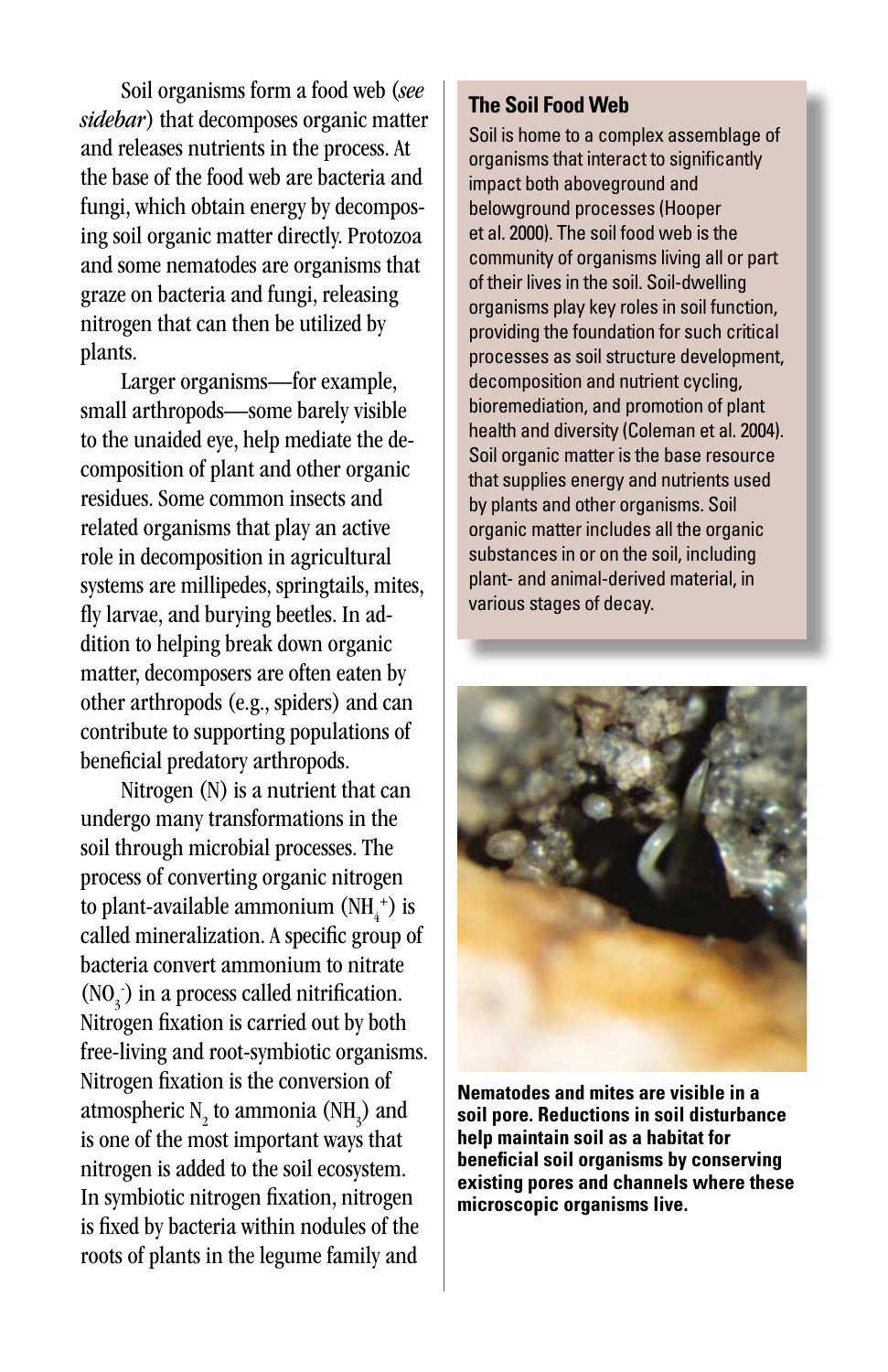ammonia is then taken up by the plant to be turned into an organic form of nitrogen. The rhizobium/legume symbiosis is the most well known of the nitrogenfixing associations. Legume cover crops will fix more N when grown in a soil with low  $NH_4^+$  and  $NO_3^-$ .

In addition to serving as a source of stored nutrients, soil organic matter provides a significant portion of the cation exchange capacity (CEC) in soil. Cation exchange helps to hold positively charged nutrients in the soil, protecting them against loss through leaching. Increasing the organic matter content of soil is one of the few ways to increase soil CEC.

Soil pH, a measurement of the activity of hydrogen ions  $(H^+)$  in soil solution, is a variable that drives many aspects of nutrient cycling and soil biology. A pH of 7 is considered neutral, below 7 is acidic, and above 7 is alkaline. Most crops do best in the soil pH range of 6–7, though there are some exceptions. As soil pH drops below 6, aluminum in the soil changes form and becomes toxic to plant roots. Manganese can also increase to toxic levels at a low soil pH. Humid regions of the world have soils that will naturally tend toward the acidic, so liming agents that neutralize acidity must be applied to keep soil at an optimum pH.

Soil pH regulates the availability of several micronutrients, with iron, manganese, and zinc becoming more available as pH becomes more acidic. Molybdenum availability increases as pH becomes more alkaline. Crops that prefer a pH outside the general range of 6–7 often do so because of specific micronutrient needs. Legumes, which require molybdenum for the nitrogen-fixing

enzyme, favor a soil pH near 7. Blueberries, which have a high iron requirement, favor a pH from 4.5 to 5.

Soil organisms are affected by soil pH as well. Earthworms and bacteria prefer a near-neutral soil pH. Fungi do well at most soil pH levels, so in acidic soils, fungi tend to dominate the soil microbial community. Soil pH also influences the cation exchange capacity supplied by organic matter. As soil pH increases, the cation exchange sites on soil organic matter will also increase.

## Biological Control of Pest Organisms

One ecosystem service provided by soil organisms that is of particular interest in agricultural systems is biological control of arthropod pests. Biological control is the term for reduction of pest organisms by natural enemies, which include predators, parasites, and pathogens (diseasecausing organisms). Healthy agricultural soil communities typically include a wide range of predators, parasites, and pathogens that contribute to the suppression of agricultural pests. Spiders, harvestmen, and ground (carabid) beetles are important ground-dwelling natural enemies of insect pests. Ground beetles play a major role in agroecosystems by contributing to the mortality of insects, weed seeds, and slugs.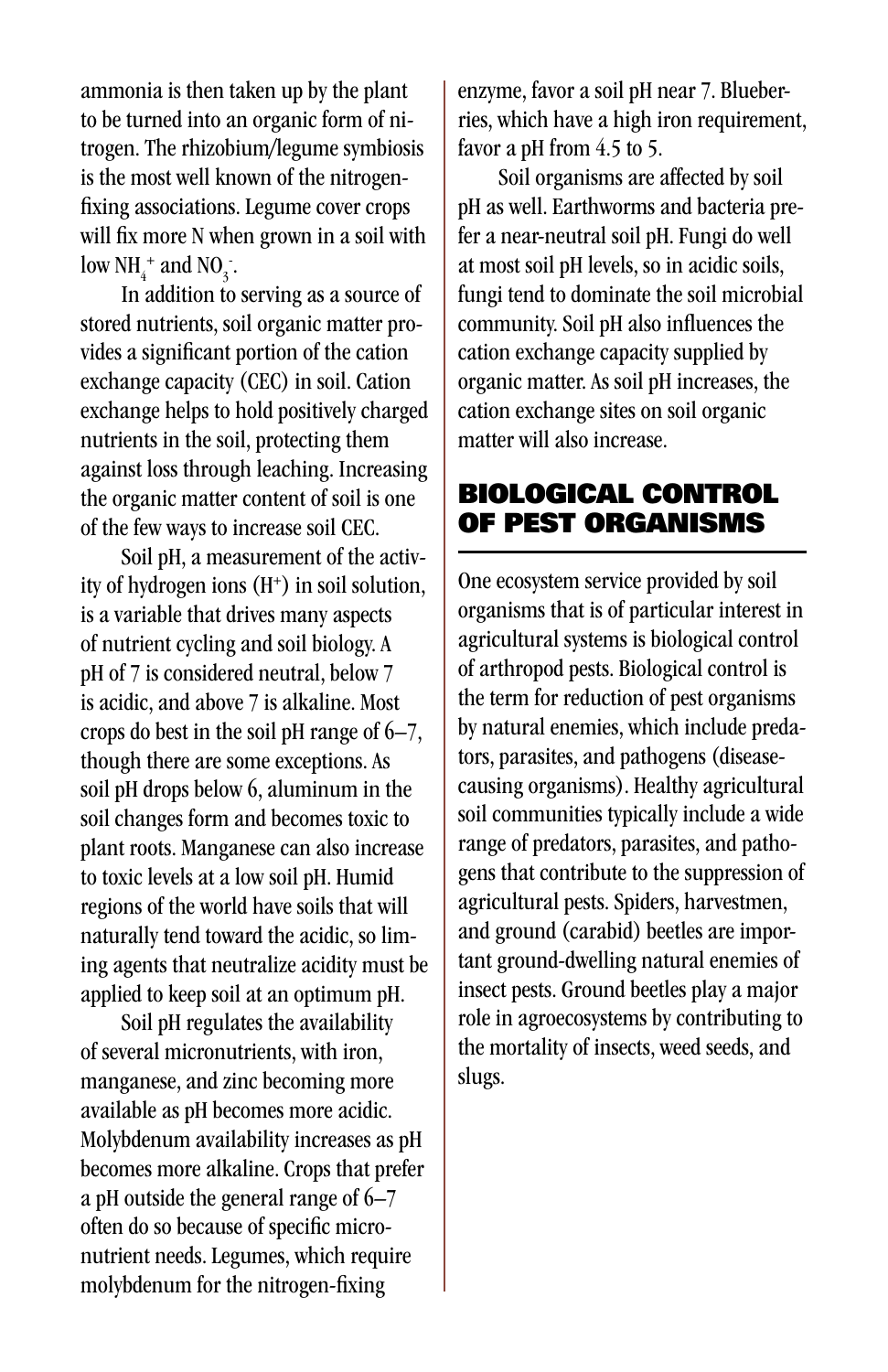#### **Arbuscular Mycorrhizal Fungi**

Arbuscular mycorrhizal fungi are beneficial soil organisms that contribute to many aspects of soil health. Mycorrhizal fungi form a symbiotic association with plant roots. Symbiosis is a close association between different species. This association provides the fungus with relatively constant and direct access to sugars supplied by the plant. In return, the plant benefits from the ability of the fungus to grow out into the soil, creating a threadlike network of fungal biomass known as hyphae or mycelium, thus effectively increasing root volume. Mycorrhizal fungi are dependent on the host plant for an energy source and cannot survive for long periods of time without a plant host. Approximately 80 percent of land plants form the symbiotic relationship with mycorrhizal fungi. A few notable crops and weeds that are nonmycorrhizal include brassicas (broccoli, cabbage, radish, canola, etc.) and chenopods (spinach, chard, lambsquarters, etc.).

Mycorrhizal fungi are especially effective in helping plants acquire phosphorus, a nutrient that is highly immobile in the soil. Because of the low mobility, when plant roots extract phosphorus from the soil, a phosphorus depletion zone develops around the root. Mycorrhizal fungi act as an extension of the plant root system, acquiring phosphorus from nondepleted zones and transporting it to the root.

The external hyphae of mycorrhizal fungi also improve soil aggregation by exuding a gluelike compound called glomalin. Glomalin helps soil particles stick together in aggregates that resist erosion and maintain soil porosity.

Mycorrhizal symbioses increase a plant's stress tolerance. The network of fungal hyphae around the roots can block infection of the plant roots by plant pathogens. Mycorrhizal fungi can also

suppress plant pathogens by enhancing plant nutrition, increasing root toughness, changing the chemical composition of the plant tissues, alleviating abiotic stress, and changing the microbial community on roots.

Several factors affect the populations of mycorrhizal fungi in the soil. Tillage disrupts the network of delicate fungal strands, reducing populations. High levels of phosphorus in the soil also suppress mycorrhizal populations because plants are less likely to support the symbiosis. Finally, because mycorrhizal fungi are dependent on a host plant for an energy source, long periods without a host, such as occurs in bare fallow fields or when a nonhost crop is grown in the rotation, will cause populations to decline over time. Most native soils have ample populations of living mycorrhizal fungi or dormant spores that will awaken when a host crop is grown. Inoculation of field soil with mycorrhizal fungi is therefore usually unnecessary.



**The hyphae of mycorrhizal fungi are seen as dark blue, threadlike structures in the photo above. In the background is a corn root colonized by mycorrhizal fungi.**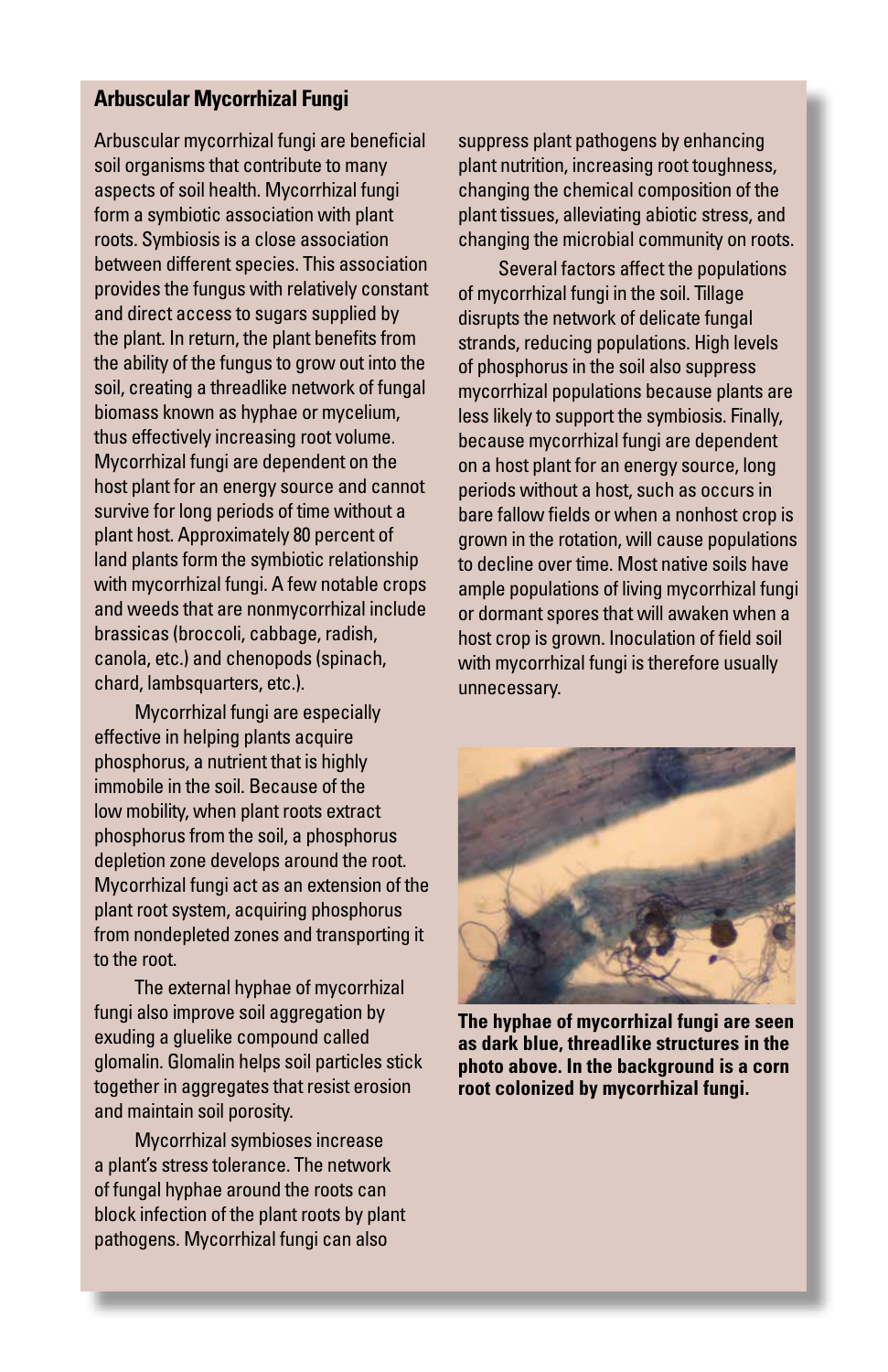# Regulation of Air and Water in Soil

Plants require both oxygen and water in the root zone for optimum growth. In soil, water and air are held in the pore space between soil particles and soil aggregates (*see sidebar*). The sizes of the pores that occur between and within soil aggregates determine how water and gases move in and are held by the soil. Larger pores, known as macropores, are important to promote good aeration and rapid infiltration of rainfall. Smaller pores, known as micropores, are important for absorbing and holding water. Macropores are often visible to the naked eye, while micropores between and within microaggregates are not. To maintain both adequate aeration and water supply for optimum plant growth, it is necessary to have both macro- and micropores in the soil.

Pores in the soil are formed when soil particles clump together into a hierarchy of aggregates (*see sidebar*). Soil organisms play an important role in developing soil aggregates and improving aggregate stability. Clay, organic matter,

#### **Properties of Different-sized Soil Aggregates and Pores**

#### *Macroaggregates (>0.25 mm in size)*

- The largest aggregate size; can be observed when a soil crumbles upon handling or sieving
- Formed from an assemblage of smaller aggregates
- Created and held together by plant roots and fungal hyphae

#### *Microaggregates (0.002–0.25 mm in size)*

- The smaller aggregates that assemble to form macroaggregates
- Created and held together by root hairs, fungal hyphae, and polysaccharides

#### *Macropores (>0.075 mm in diameter)*

- The large pores found between macroaggregates
- Allow water to quickly infiltrate the soil, reducing runoff
- Gravity drains water from the macropores, promoting aeration

#### *Micropores (<0.075 mm in diameter)*

- Small pores found between and within the microaggregates
- Absorb water like a sponge, holding it for plant use



**Soil on the left easily crumbles upon handling, revealing well-formed macroaggregates and the macropores between the aggregates. Soil on the right is cloddy, with only a few macropores where the soil has been ruptured. Soil on the right is from an intensively tilled field, whereas soil on the left is from the grass sod adjacent to the same field.**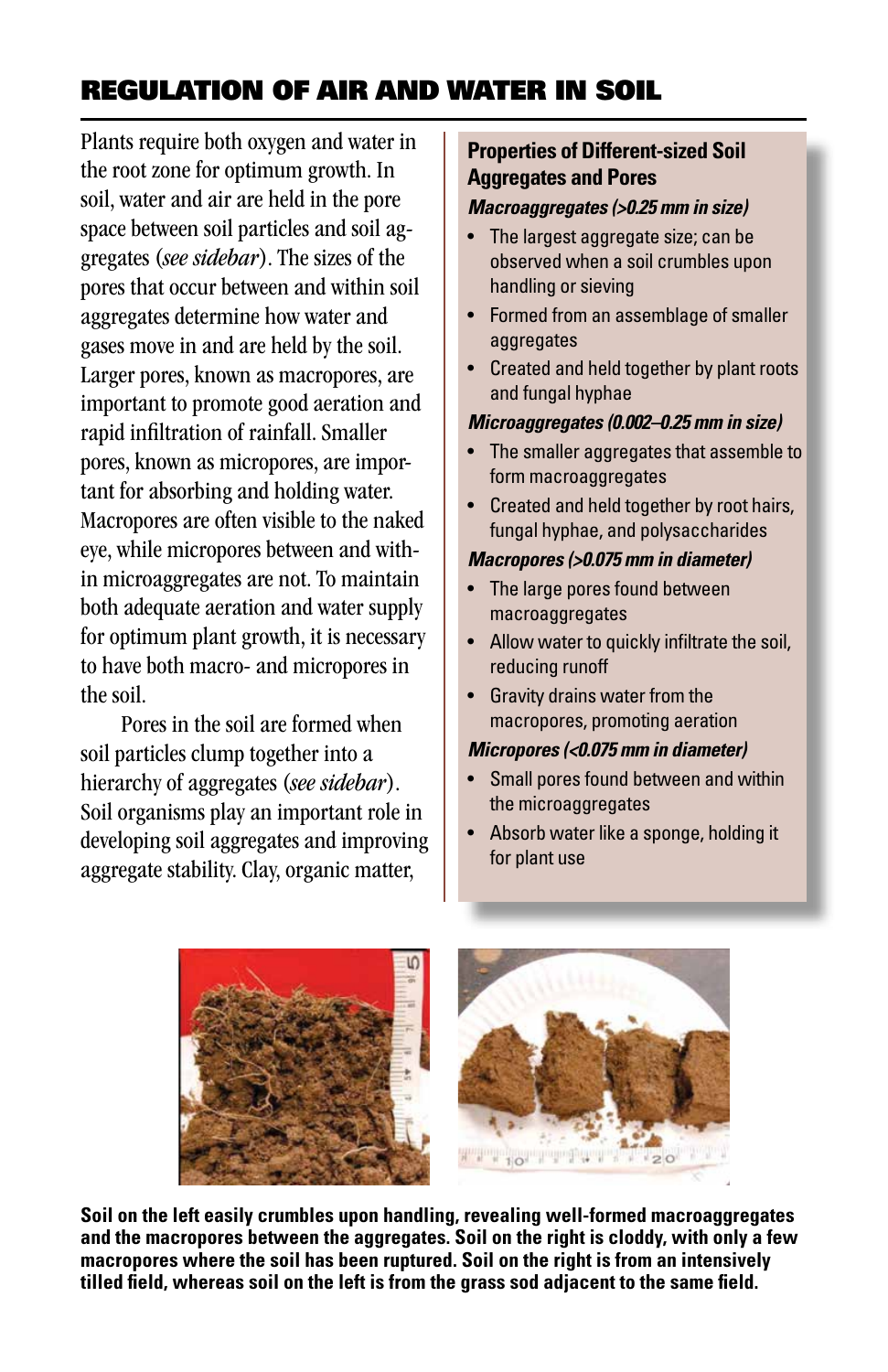root hairs, organic compounds from bacteria and fungi, and fungal hyphae help "glue" soil aggregates together. Aggregate stability refers to the ability of soil aggregates to hold together against the erosive forces of water. Good aggregate stability will help maintain macropores in the soil, reduce surface crusting, promote aeration and reduce rainfall runoff, and reduce soil erosion. Aggregates also help conserve soil organic matter, as particles of organic matter that reside within aggregates are physically protected against microbial consumption.

Many large soil organisms are capable of moving soil and creating macropores in the soil. These include such organisms as ants, dung beetles, and earthworms. Earthworms are probably the best-known soil organism that contributes to the development and maintenance of soil structure. The burrowing activity of earthworms benefits soil health through increased nutrient availability, better drainage, and a more stable soil structure.



**Earthworm burrows seen from the soil surface (left) and in the subsoil (right). Burrows create macropores at the soil surface and in the subsoil, enhancing water infiltration, drainage, and root growth into the subsoil. Earthworm casts, as seen at the surface surrounding the burrow on the left and filling an abandoned burrow on the right, are nutrient rich and glue soil into water-stable aggregates. Note the roots growing in the abandoned burrow in the photo on the right.**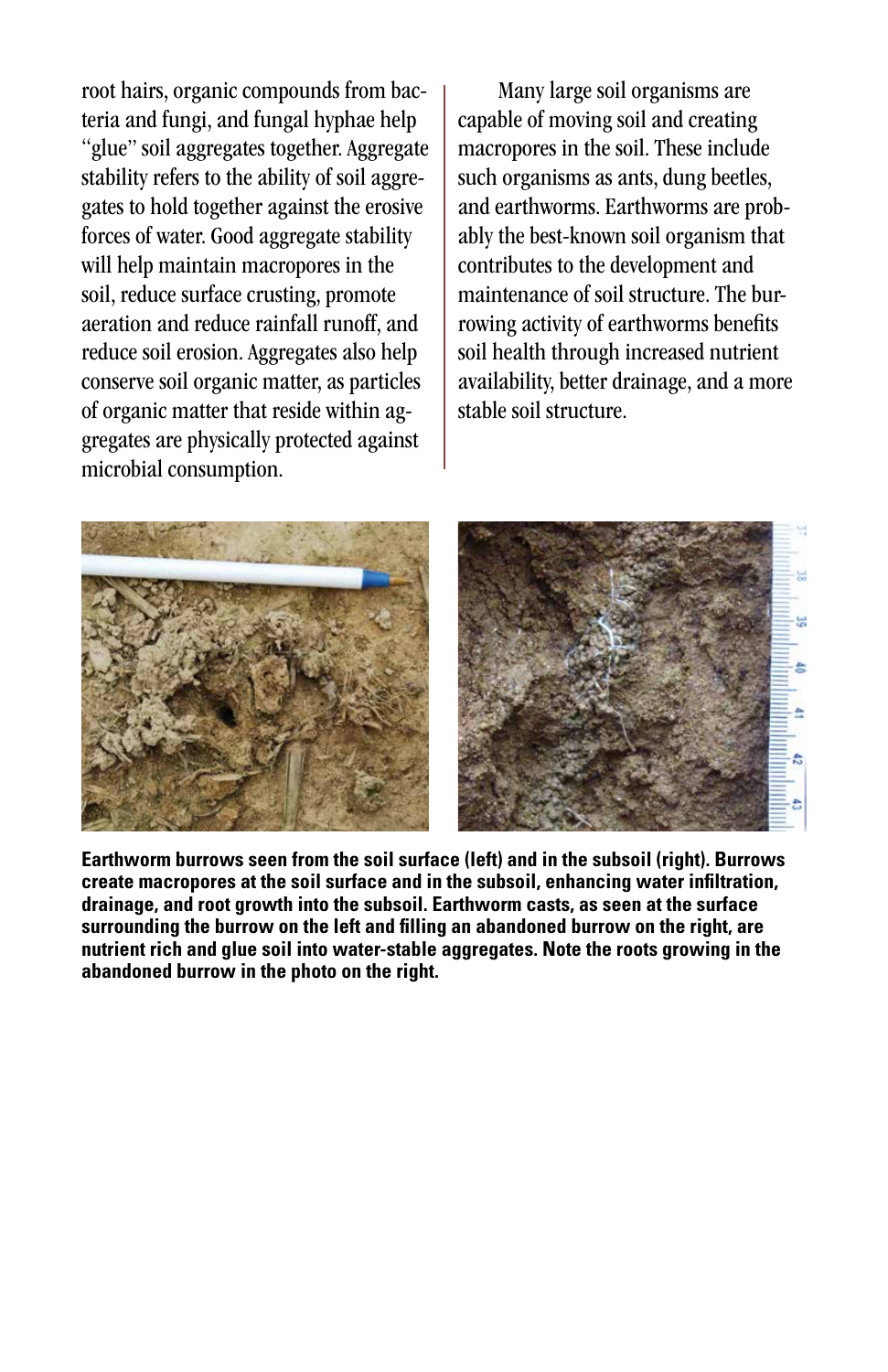Soil organic matter plays an important role in integrating many aspects of soil health. Soil organic matter can be divided into labile and stable pools, each of which has different characteristics and functions in the soil. In agricultural soils, organic matter can range from 1 to 8 percent depending on climate, soil type, and soil management practices.

The labile pool of organic matter, which accounts for 5–20 percent of the total pool of soil organic matter, includes the living biomass of soil organisms and plant roots, fine particles of organic detritus, and relatively simple organic compounds such as polysaccharides, organic acids, and other compounds that are synthesized by microbial activity or are by-products of decomposition processes. Labile organic matter is readily decomposed by microbes and is the principal energy source that fuels the soil food web. It is the principal reservoir of organic nitrogen that can be readily mineralized and made available for plant use. Polysaccharides in labile organic matter also enhance aggregate stability. When microbial consumption of labile organic matter is greater than the input of fresh organic matter into the soil, labile organic matter levels will decline. Excessive tillage of the soil can speed the decline of labile organic matter by oxygenating the

soil, which increases microbial activity, and by exposing organic matter that had been protected within soil aggregates.

The stable pool of organic matter, which accounts for 60–95 percent of the total pool of soil organic matter, consists of organic compounds that are relatively resistant to decomposition because of either their chemical structure, their adsorption to clay particles, or their protection within microaggregates. Stable organic matter contributes cation exchange capacity and water-holding capacity to soil. The pool of stable organic matter is increased or depleted slowly as only a small portion of the labile organic matter that cycles through the food web is stabilized into forms that are resistant to decomposition.

The quantity of organic matter in a given soil is the result of a balance between organic matter inputs, such as crop residues, manure, and compost, and the rate of organic matter decomposition. Organic matter inputs can be influenced by crop management, such as the use of cover crops, crop rotations, and residue management, as well as soil management, such as using organic forms of nutrients like compost and manure. The quantity of labile organic matter generally responds to changes in management practices more quickly than the quantity of stable soil organic matter, so changes in labile organic matter levels can serve as a leading indicator of long-term trends in total organic matter levels.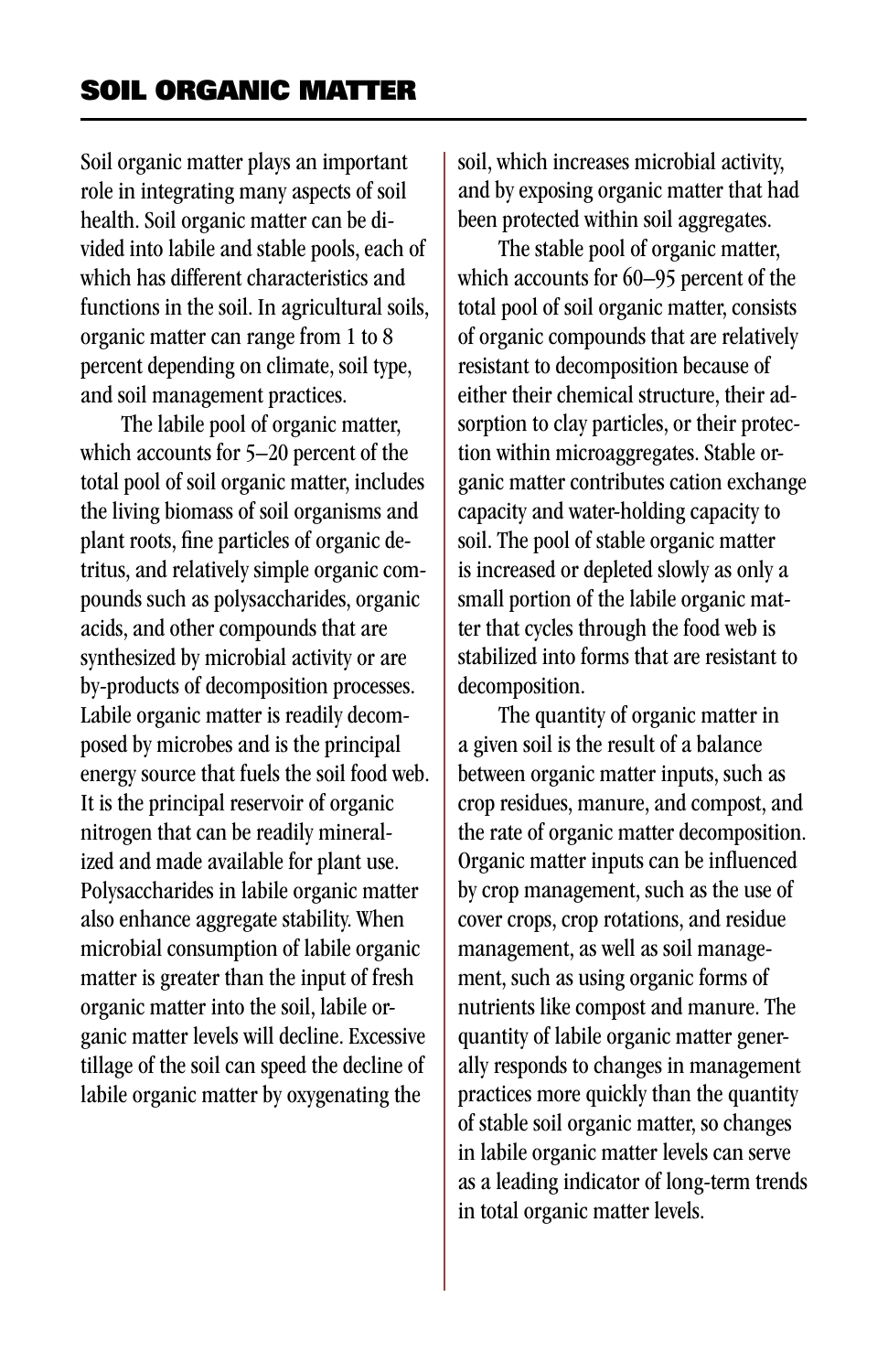# Management Practices To Improve Soil Health

# **1. Reduce Inversion Tillage and Soil Traffic**

Excessive tillage is harmful to soil health in a number of ways. Tillage increases oxygen in the soil, stimulating microbial activity, and results in the decomposition of organic matter. Tillage also disrupts soil aggregates, exposing particles of organic matter that had been physically protected within aggregates to microbial consumption. If additions of organic matter are not sufficient to counteract the losses from decomposition, organic matter levels will decline over time, reducing soil health. Inversion tillage also reduces the soil coverage provided by crop residues, leaving soil more exposed to erosion (*see tillage sidebar*). Tillage can also disrupt the hyphal network of mycorrhizal fungi, which can lead to their decline over time. When not managed carefully, most inversion and noninversion tillage methods compact the subsoil, creating a plow pan, which restricts root growth and access to water and nutrients in the subsoil. Excessive wheel and foot traffic can compact the surface soil, reducing macroporosity and impeding root growth (*see compaction sidebar*).

Physical disturbances such as inversion tillage can also have profound effects on the biological properties of soil. Compaction and removal of surface residue may contribute to reduction in soil moisture and living space for soil-dwelling organisms. Diversity and abundance of arthropod predators associated with the soil surface can be greater under con-

#### **Common Primary Tillage Implements** *Moldboard Plow*

• Inverts the soil to bury residues, terminate cover crops and perennial sod, and kill weeds

#### *Disk Plow*

- Concave disks mounted in a gang cut residue and invert soil laterally, loosening soil and mixing residue into the soil
- Soil disturbance and residue incorporation depends on the size, shape, and tilt angle of the disks

#### *Chisel Plow*

- Curved shanks with chisel points are dragged through the soil without inversion
- Loosens surface soil, mixes some residue into the soil
- Soil disturbance and residue incorporation depends on the width and twist of chisel points



**Tillage with a moldboard plow (left side of the photo) inverts the soil, burying weeds, sod, and surface residue. Chisel plowing (right side of the photo) loosens the soil without inversion, retaining residue on the soil surface.**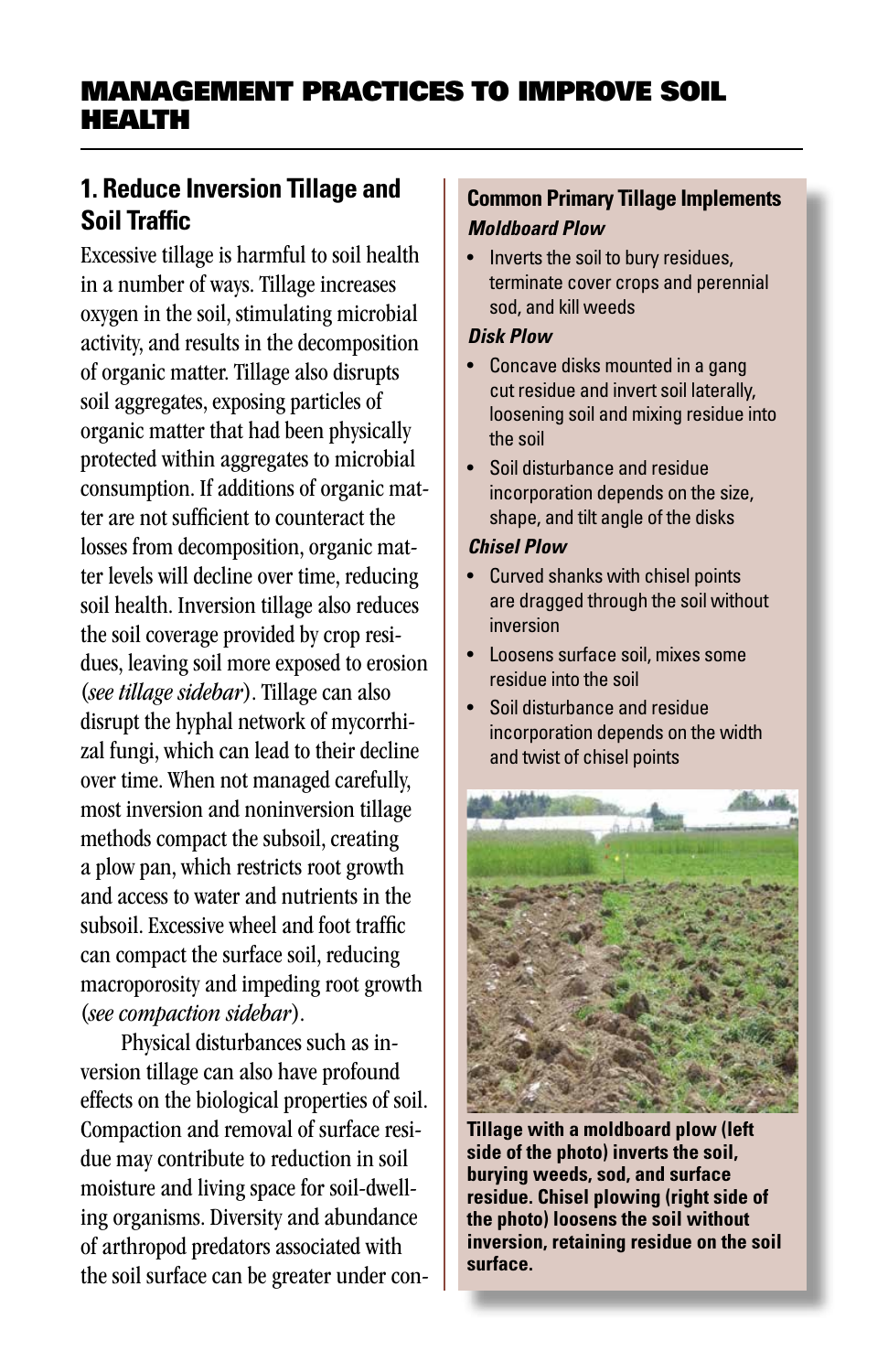#### **Soil Compaction**

Soil compaction occurs when soil is exposed to excessive foot and equipment traffic while the soil is wet and plastic. This traffic compresses the soil, reducing pore space and increasing bulk density. Macropores are compressed more so than micropores, leading to poor water infiltration and drainage and increased runoff. Soil compaction increases soil hardness, making it more difficult for plant roots to grow through the soil. The reduction in pore space also affects habitat for many soil organisms that are very small, cannot move soil particles, and are restricted to existing pore space and channels in the soil.

servation tillage management in comparison to conventional inversion tillage, and natural control of pest insects in soil may be enhanced in conservation tillage systems. Beneficial insects associated with the soil are more likely to survive in fields where noninversion (e.g., chisel plowed) tillage is used. In comparison with inversion tillage practices (e.g., moldboard plow), noninversion tillage causes less soil disturbance and thus less direct mortality of beneficial soil organisms.

Some tillage is still a necessary practice in certain production systems, especially organic systems that do not use herbicides for weed control. When tillage is used, it is important to offset the increased rate of organic matter decomposition with increased inputs of organic matter through crop residues, manure, and compost. Integrating several years of a perennial forage crop into a rotation with annual crops that require tillage is one way to reduce tillage intensity over time.

## **2. Increase Organic Matter Inputs**

To maintain or increase soil organic matter levels, inputs of organic matter must meet or exceed the losses of organic matter due to decomposition. Healthy crops can be a valuable source of organic matter, and crop residues should be returned to the soil to the extent possible. Incorporation of cover crops or perennial crops and judicious additions of animal and green manure and compost can also be used to increase or maintain soil organic matter.

Soil organic matter content can be monitored over time if you request an organic matter analysis when submitting soil fertility samples to your soil testing laboratory. Be sure that your organic matter comparisons over time are based on data from the same lab or from labs that use the same procedure for organic matter analysis, as results can differ significantly between analysis methods.

### **3. Use Cover Crops**

Cover crops contribute numerous benefits to soil health. They keep the soil covered during the winter and other periods of time when crops are not growing, reducing the risk of erosion. The biomass produced by cover crops is usually returned to the soil, enhancing organic matter levels. Cover crops with taproots can create macropores and alleviate compaction. Fibrous-rooted cover crops can promote aggregation and stabilize the soil. Species of cover crops that host mycorrhizal fungi can sustain and increase the population of these beneficial fungi. Legume cover crops can add nitrogen to the soil through nitrogen fixation. Cover crops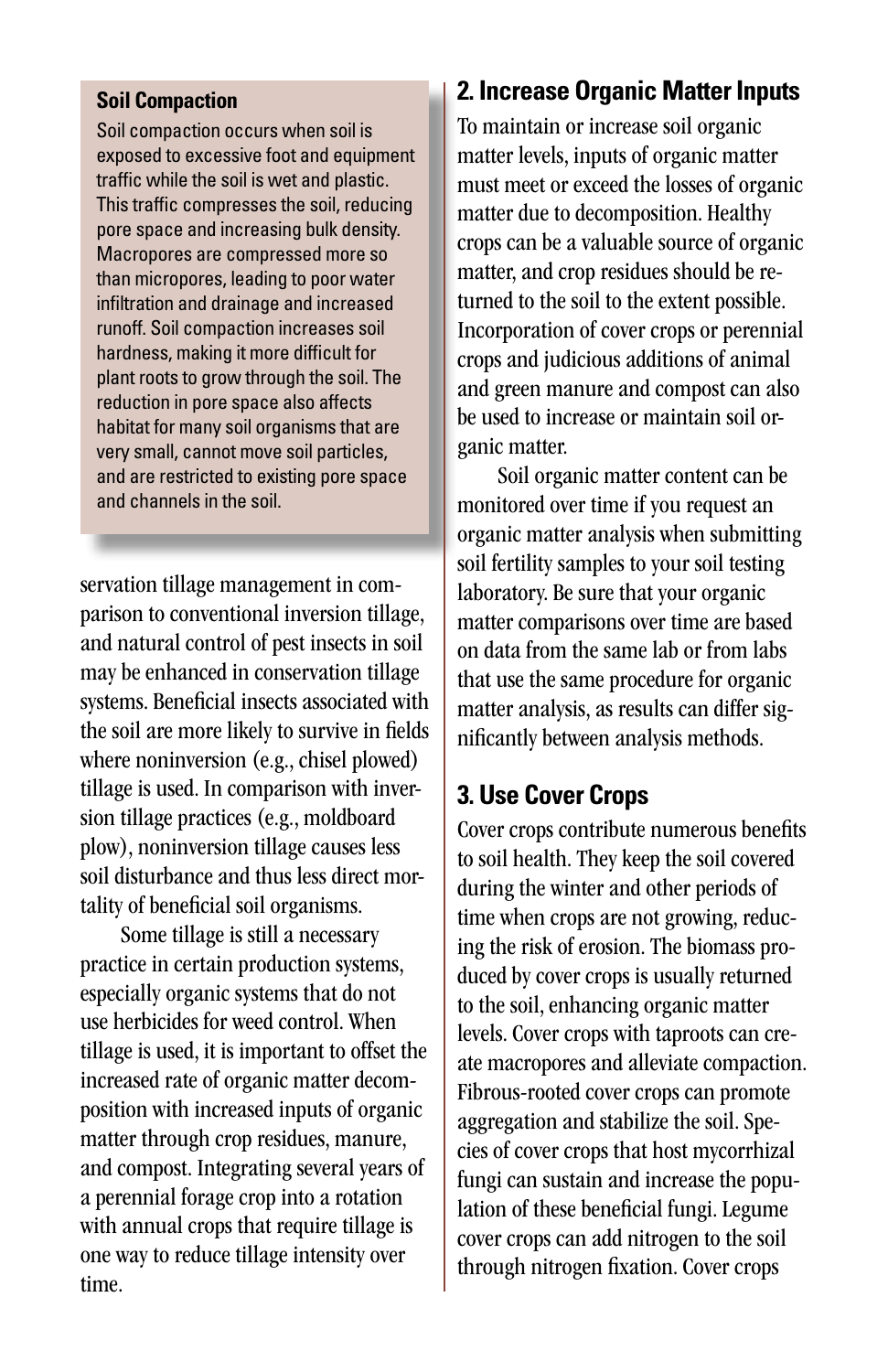

**Forage radish, a taprooted cover crop (left), and cereal rye, a fibrous-rooted cover crop (right).**

can retain nitrate and other nutrients that are susceptible to leaching losses.

## **4. Reduce Pesticide Use and Provide Habitat for Beneficial Organisms**

Beneficial insects that contribute to biological control or pest organisms can be harmed by the application of broadspectrum insecticides. Farmscaping is a whole-farm, ecological approach to increase and manage biodiversity with the goal of increasing the presence of beneficial organisms. Farmscaping methods include the use of insectary plants, hedgerows, cover crops, and water reservoirs to attract and support populations of beneficial organisms such as insects, spiders, amphibians, reptiles, bats, and

birds that parasitize or prey on insect pests. Farmscapes placed in contours between fields, steep ditches, or places that are easily eroded give stability to the soil. Farmscaping can also be used as a filter strip to prevent water runoff and soil erosion. Plants used in farmscapes contribute to healthy soil by adding organic matter, the base of the soil food web.

# **5. Rotate Crops**

Diverse crop rotations will help break up soilborne pest and disease life cycles, improving crop health. Rotations can also assist in managing weeds. By growing diverse crops in time and space, pests that thrive within a certain crop are not given a chance to build their populations over time. Rotating crops can also help reduce nutrient excesses.

# **6. Manage Nutrients**

Carefully planning the timing, application method, and quantity of manure, compost, and other fertilizers will allow you to meet crop nutrient demands and minimize nutrient excesses. Healthy, vigorous plants that grow quickly are better able to withstand pest damage. However, overfertilizing crops can increase pest problems. Increasing soluble nitrogen levels in plants can decrease their resistance to pests, resulting in higher pest density and crop damage.

Maintaining a soil pH appropriate for the crop to be grown will improve nutrient availability and reduce toxicity. Maintaining adequate calcium levels will help earthworms thrive and improve soil aggregation.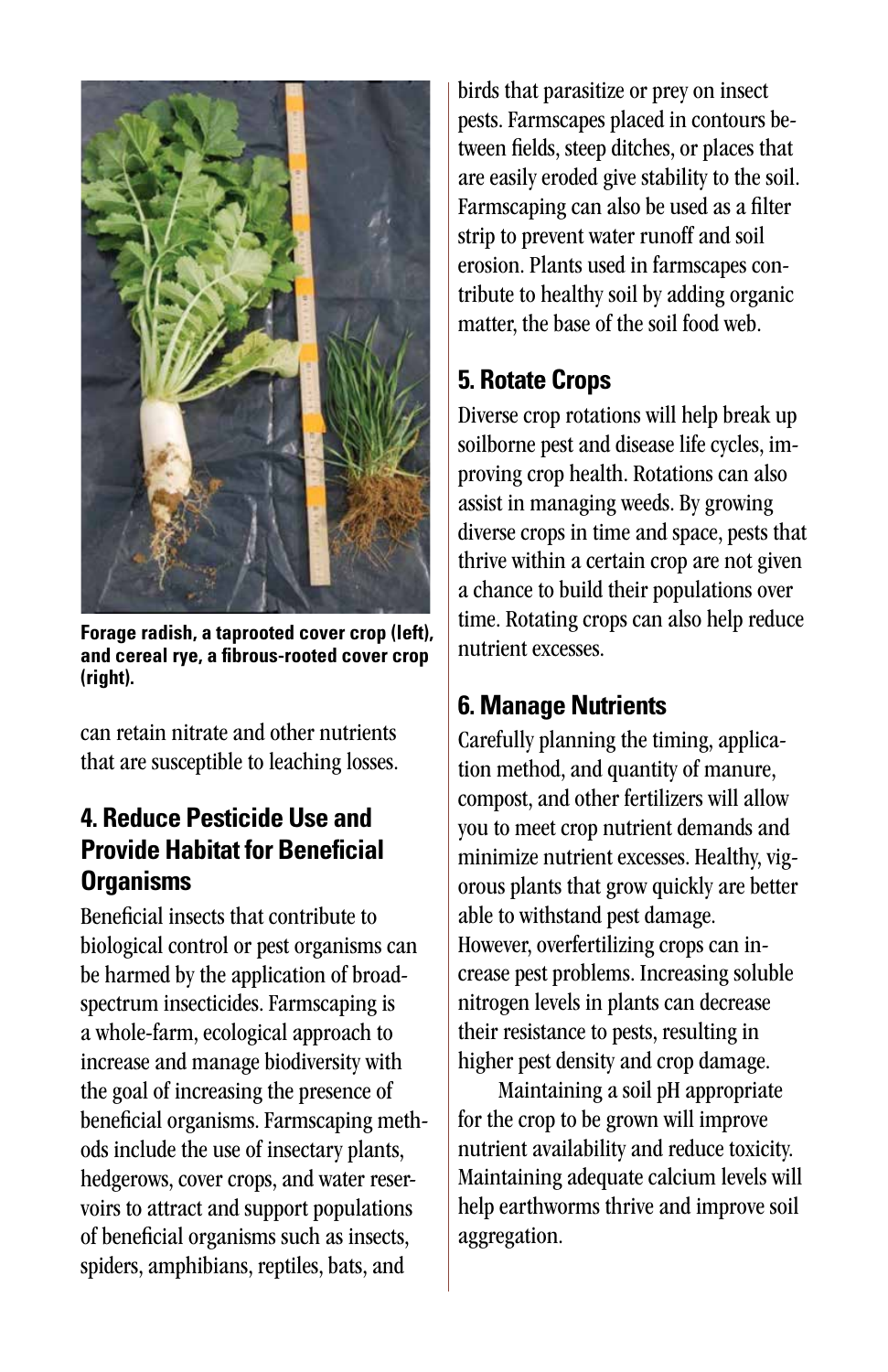Using diverse nutrient sources can help maintain soil health. Manure and compost add organic matter as well as an array of nutrients, but using just compost or manure to meet the nitrogen needs of the crop every year can result in excessive phosphorus levels in the soil. Combining modest manure or compost additions to meet phosphorus needs with additional nitrogen inputs from legume cover or forage crops in a crop rotation can help balance both nitrogen and phosphorus inputs.



**Maintaining residue on the soil surface helps to suppress weeds, conserve moisture, and provide habitat for insect predators.**

#### **Managing Nutrients in Soil** *Nitrogen (N) Management*

- Nitrate nitrogen is susceptible to leaching losses because the negative charge of the molecule is not held by cation exchange sites of soil particles. Leaching occurs mainly in the fall, winter, and early spring.
- Nitrogen in urea-containing fertilizers and manure is susceptible to volatilization losses as ammonia gas when not incorporated into the soil.
- Nitrate nitrogen can be lost to the atmosphere through conversion into nitrous oxide and nitric oxide gases by microorganisms in warm, poorly aerated soil.
- Nitrogen losses can be minimized with appropriate timing and application of fertilizers and manures and by using cover crops to limit leaching losses in the winter.

#### *Phosphorus (P) Management*

- Phosphorus is tightly bound to soil particles and does not easily diffuse through the soil.
- Mycorrhizal fungi can assist plant roots in P acquisition in low-P soils.
- Adding organic matter can mask the P binding sites on soil particles, increasing P availability.
- Phosphorus can accumulate to excessively high levels when P inputs in manure and fertilizer exceed P removal by crops; this can occur in soil that receives annual manure applications at rates to supply crop nitrogen needs.
- Erosion can transport soil particles with high levels of P into waterways where P can become a pollutant.
- Environmental P pollution can be limited by reducing erosion and maintaining soil P levels in the optimum range of 30–50 ppm Mehlich 3 P.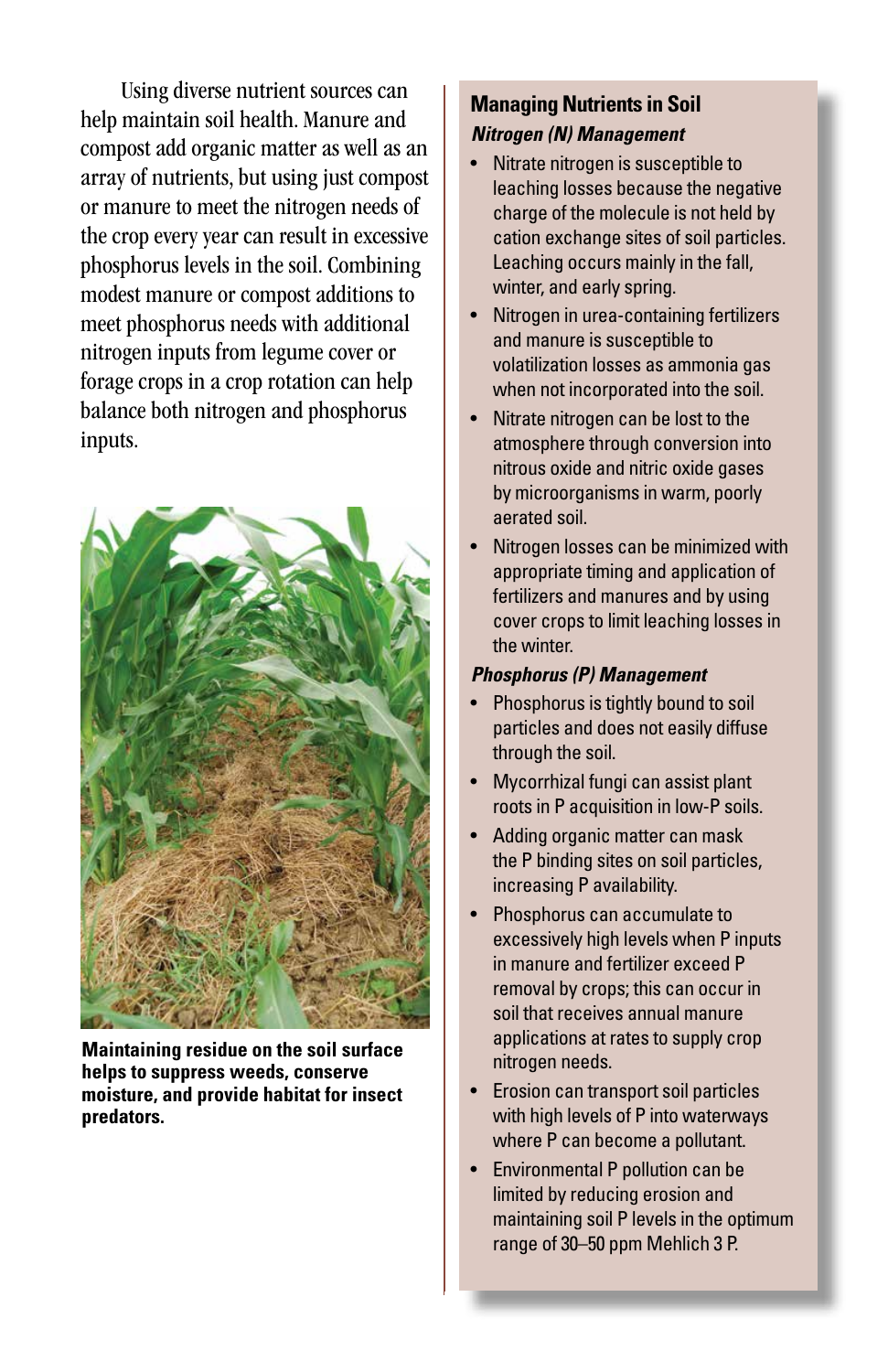Brady, N., and R. Weil. *The Nature and Properties of Soils.* 14th ed. Upper Saddle River, NJ: Prentice Hall, 2008.

Carvalho, C., T. Pisani Gareau, and Mary Barbercheck. *Entomological Notes: Ground and Tiger Beetles (Coleoptera: Carabidae)*. University Park: Penn State Extension, 2010. ento.psu.edu/extension /factsheets/ground-beetles.

Clark, A., ed. *Managing Cover Crops Profitably*. 3rd ed. Handbook Series No. 9. Beltsville, MD: Sustainable Agriculture Network, 2007. www.sare.org/publications/covercrops.htm.

Coleman, D. C., D. A. Crossley Jr., and P. F. Hendrix. *Fundamentals of Soil Ecology*. 2nd ed. Burlington, MA: Elsevier Academic Press, 2004.

Gugino, B. K., O. J. Idowu, R. R. Schindelbeck, H. M. van Es, B. N. Moebius-Clune, D. W. Wolfe, J. E. Thies, and G. S. Abawi. *Cornell Soil Health Assessment Training Manual*. Edition 2.0. Ithaca: Cornell University, 2009. soilhealth.cals .cornell.edu.

Hall, M., and G. Roth, eds. *The Penn State Agronomy Guide*. extension.psu .edu/agronomy-guide. University Park: Penn State Extension, 2011.

Hooper, D., et al. "Interactions between aboveground and belowground biodiversity in terrestrial ecosystems: Patterns, mechanisms, and feedbacks." *BioScience* 50 (2000): 1049–61.

Magdoff, F., and H. van Es. *Building Soils for Better Crops: Sustainable Soil Management*. 3rd ed. Handbook Series No. 10. Beltsville, MD: Sustainable Agriculture Network, 2009. www.sare.org/ publications/soils.htm.

Tisdall, J. M., and J. M. Oades. "Organic matter and water-stable aggregates in soils." *Journal of Soil Science* 33 (1982): 141–63.

Tugel, A., A. Lewandowski, D. HappevonArb, eds. *Soil Biology Primer*. Rev. ed. Ankeny, Iowa: Soil and Water Conservation Society, 2000. www.swcs.org/en/publications/soil\_biology\_primer.

Zehnder, G. *Farmscaping: Making Use of Nature's Pest Management Services*. www.extension.org/article/18573. eXtension, 2010.

Prepared by Charlie White and Mary Barbercheck, Penn State Extension